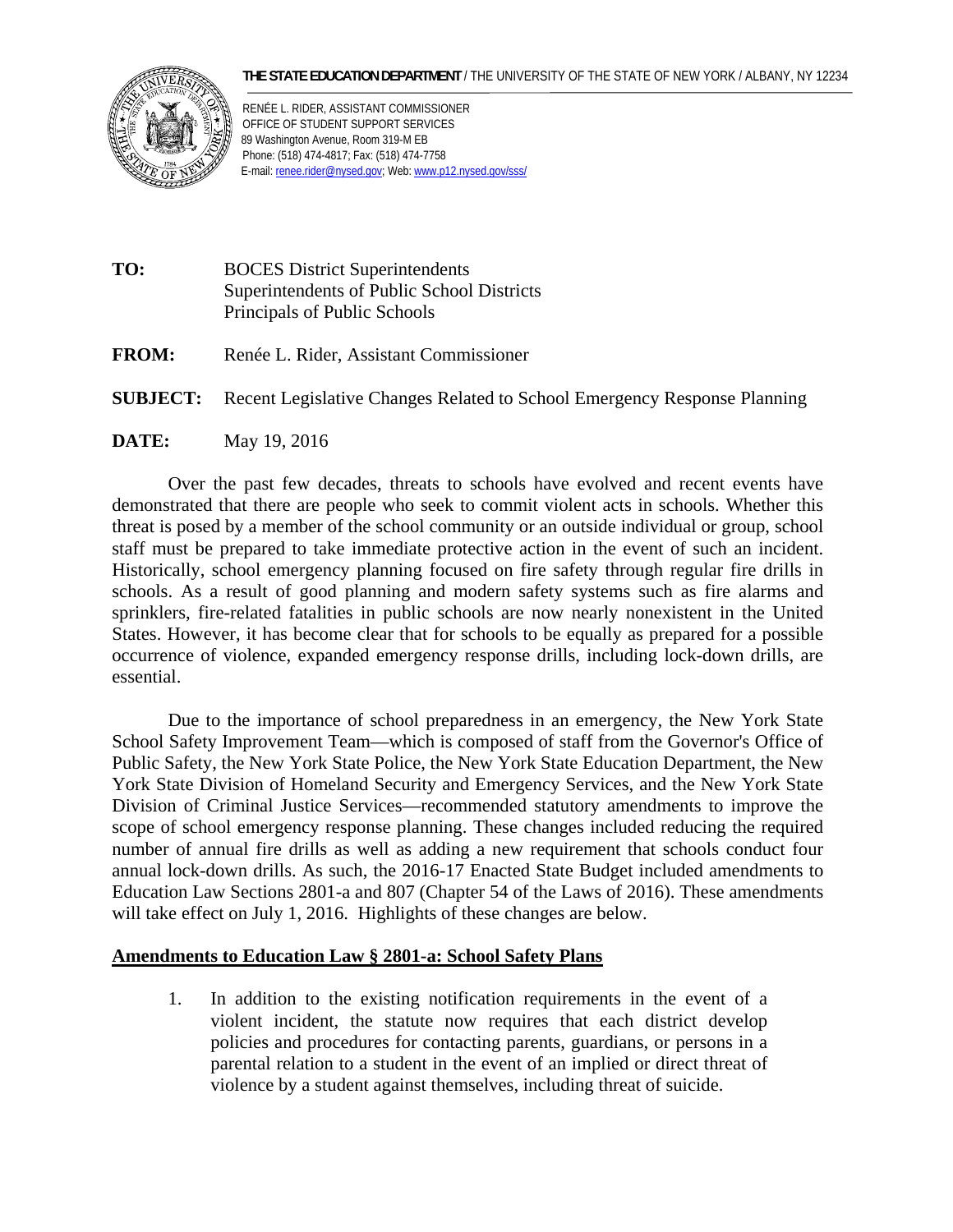- each school year, or within 30 days of hire, whichever is sooner.<sup>1</sup> 2. The statute includes a new requirement that each district submit certification to NYSED that all district and school staff have undergone annual training on the emergency response plan, and that the school safety training include components on violence prevention and mental health. New employees hired after the start of the school year must receive training within 30 days of hire. The Department will require schools to certify that all school staff received this training by September  $15<sup>th</sup>$  of
- 3. The amendments require district-wide safety plans to include the designation of a chief emergency officer who is responsible for coordinating communication between staff and law enforcement and first responders and for ensuring staff understanding of the district-level safety plan. The chief emergency officer shall also be responsible for ensuring completion and yearly update of building-level emergency response plans. The building-level emergency response plan shall be kept confidential and shall not be disclosed except to authorized department staff and law enforcement officers.<sup>2</sup>
- 4. The amendments require that building-level emergency response plans include policies and procedures for response to emergency situations such as those requiring evacuation, sheltering and lock-down (evacuation routes, shelter sites, procedures for addressing medical needs, transportation and emergency notification of parents and guardians). The building-level emergency response team is now expanded to include fire officials, and at the discretion of the board, a student may be permitted to participate in the school safety team, but may not have access to confidential building-level emergency response plans or be present where confidential building-level emergency response plans are being discussed.
- 5. The statute eliminated the provision allowing single building districts to create a building-level emergency response plan that contains all aspects of the district plan. However, the statute now authorizes the Commissioner, in consultation with the Superintendent of State Police, to develop an appeals process from duplicative requirements of district-wide school safety plans for districts with only one school building.
- 6. The amendments require the district-wide safety plans to be made available for public comment, however, to comply with the confidentiality provisions of this section, public comment is no longer required for the summary of the building-level emergency response plan.
- 7. Additional technical amendments were made to the statute to eliminate certain expired provisions relating to Project SAVE Legislation, making the language throughout more consistent and easier to understand.

 $\overline{a}$ 

 System (BEDS) collection beginning in October 2016. <sup>1</sup> Certification that staff has received training as indicated in  $#2$  will be collected as part of the Basic Educational Data

 $2^2$  Chief Emergency Officer will be collected as part of BEDS beginning in October 2016.